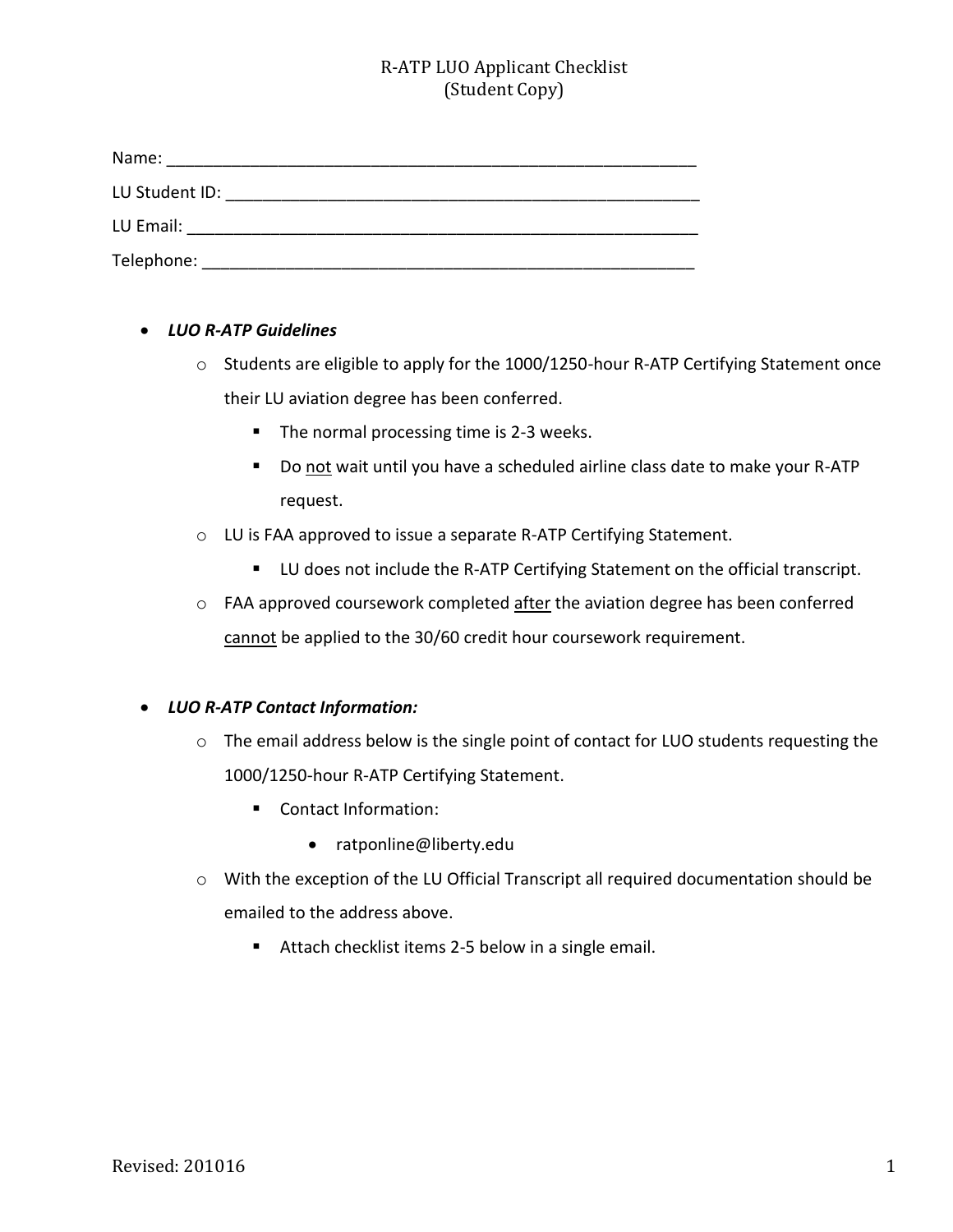#### R-ATP LUO Applicant Checklist (Student Copy)

#### *LUO R-ATP Applicant Requirement Checklist:*

a. When requesting a 1000/1250-hour R-ATP Certifying Statement the applicant will need to provide all the following documentation:

# *1.* ☐ *Liberty University Transcript*

a. Transcript must have "Degree Awarded" statement with awarded date. (See example)

| Course Level: Undergraduate                    |
|------------------------------------------------|
| Current Program                                |
| Bachelor of Science                            |
| Major : Aeronautics: Professional Plot         |
|                                                |
| Comments:                                      |
| Degree Awarded Bachelor of Science GPA 4.00    |
| Degree Awarded Bachelor of Science 06-SEP-2018 |
| Primary Degree                                 |
| Major : Aeronautics: Professional Plot         |
| Inst. Honors: Summa Cum Laude                  |
|                                                |

- b. Request 2 **official** copies of your LU transcript from Registrar's Office
	- i. Official transcripts must be in a sealed envelope, stamped "Official" by the Registrar's Office, with your name on the outside.
		- 1. The FAA does not accept e-script transcripts (emailed transcripts)
- c. Have the Registrar send **one** copy of the transcript to:
	- i. Dr. Julie Speakes
	- ii. Liberty University
	- iii. School of Aeronautics
	- iv. 1971 University Blvd
	- v. Lynchburg, VA 24515
- d. The second copy should be sent directly to you.
	- i. You'll need to present it to the FAA Examiner to take your R-ATP checkride.
		- 1. Your copy must be in a sealed envelope, stamped "Official" by the Registrar's Office, with your name on the outside.